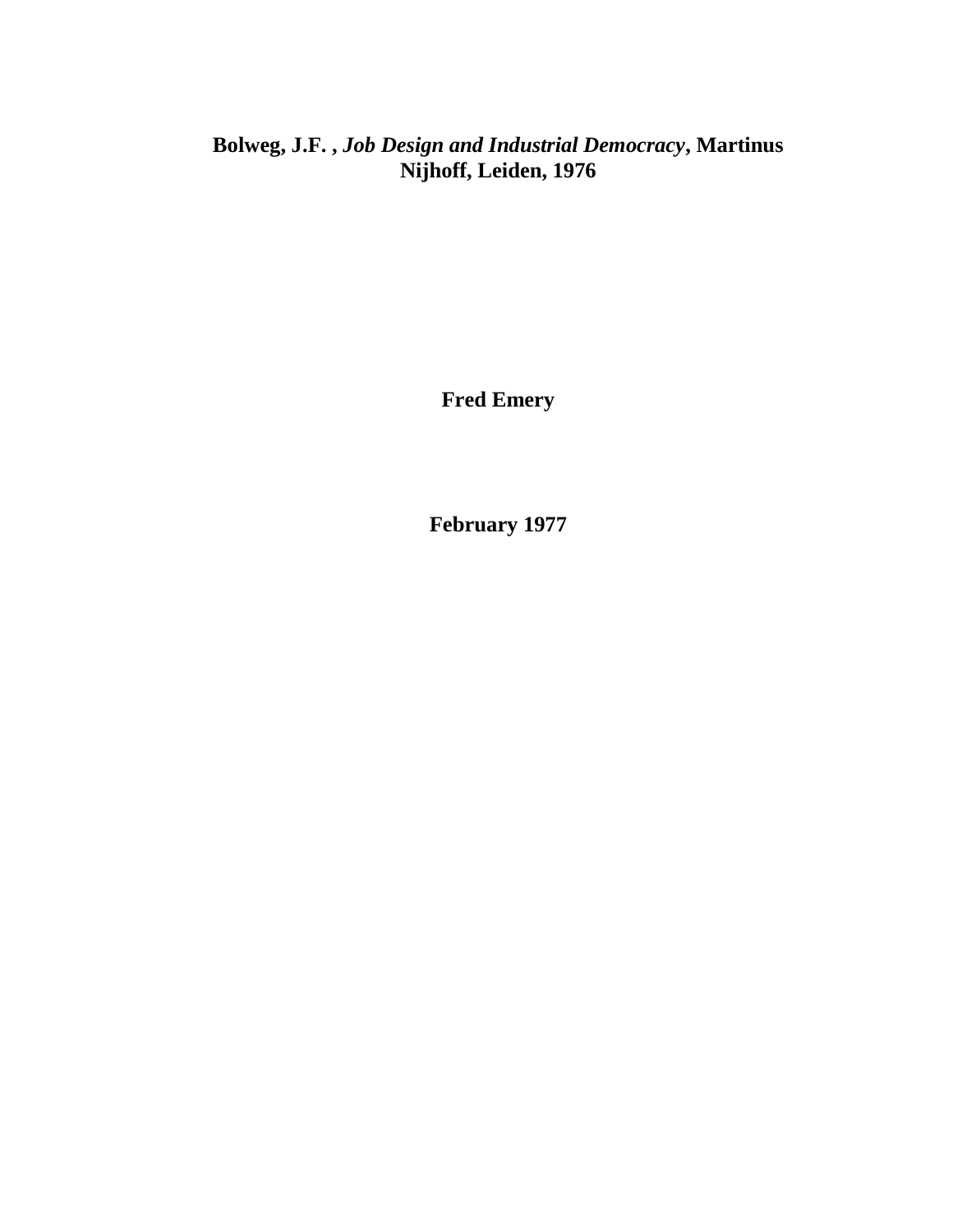My first reaction was much the same as when I first brought home a new suit. The cloth seemed not to be the same colour as when chosen in the tailor's shop, one shoulder seemed a bit sloppy, the button-holes seemed a bit too small etc. My fault was that I had an image of what I wanted but had not conveyed much of that image to the tailor. Similarly, I had an image of what happened in Norway and when I read Bolwen's book, I kept asking myself why we had not been told this and that, why he had not been given this and that reference.

In further readings, I tried to take the viewpoint of some of the people I know who would be very interested to pick up other books in the series. Looking at this way, I found that it highly commendable. It would certainly stir the learned but practical person to ask many questions and seek many answers that would not arise if they read only Emery and Thorsrud.

Before it goes to a second edition, there are some oversights that could be easily corrected and some matters on which further thought could be given.

In describing the beginnings of the program, he overlooks the fact that we already had some concrete evidence from British coal mines and Indian textiles to suggests that there might be a radically new way of approaching the idea of industrial democracy. Likewise, we had concrete evidence from Glacier on the dilemmas in representative systems. We certainly did not start the program with ideas plucked out of the air and charismatically propagated.

One important reason why we were not big news in the DNA was our conscious decision not to try and beat Anker Ording at his game and to provide protection to those attempting change.

He is quite unaware of the mimeographed documents on theoretical matters that circulated amongst us in the early sixties. Little wonder that he finds a dearth of theory. Apparently, no one thought to refer him to Paul Hill's report and hence little wonder that he thought his 'ID package' original. Some matters he should think about a little more are:

- a. The so-called fit of our ideas with social democratic thought (p. 31). They simply do not fit as G.D.H. Cole and we found to our discomfort. The establishment in the S-D parties and the unions get too many perks from a Westminster system.
- b. The so-called move from autonomous group concept to that of semi-autonomous groups. I am very much under the impression that we insisted on the latter right from the beginning. He should look again at any other 'information' that he got from that particular informant.
- c. The representative system. He gives a very confusing picture and one that beliefs his own quoted evidence. That is, his hang-up and I think the average reader will